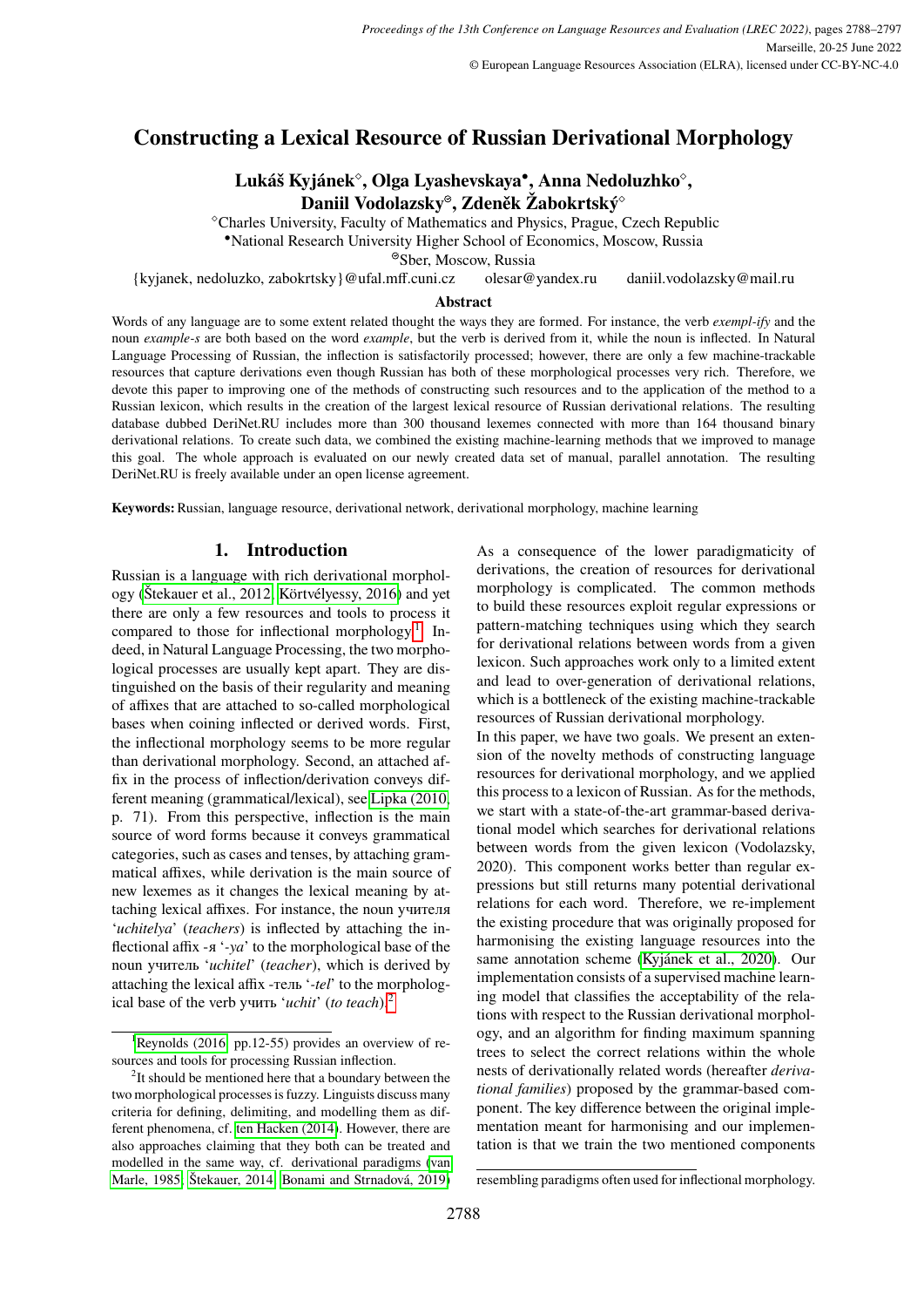<span id="page-1-0"></span>

Figure 1: An example of a rooted tree of derivationally related lexemes to the verb учить '*uchit*' (*teach*).

together, while the harmonisation process utilises them as two subsequent steps. As for the application of the described methods to a lexicon extracted from the large web-based Russian corpus Araneum Russicum Maius (Benko, 2014), we construct a new resource dubbed DeriNet.RU, which raise a new leading edge by being the largest, wide-coverage, and contemporary (regarding the Russian vocabulary) lexical resource of Russian derivational morphology. It contains more than 300 thousand corpus-attested lexemes connected with more than 164 thousand binary derivational relations comprising almost 173 thousand derivational families. The resource models derivational morphology according to morphological complexity of lexemes, as it structures the data into rooted trees (in the terminology of graph theory) as illustrated in Figure [1.](#page-1-0) We provide DeriNet.RU as freely available under an open license.

The paper is structured as follows. Section [2](#page-1-1) describes both the existing methods using which lexical resources of derivational morphology are built and the current situation of these lexical resources for Russian. Section [3](#page-2-0) focuses on our implementation leading to the creation of the DeriNet.RU database. In Section [4,](#page-6-0) we present the statistical properties of the database, and a pilot comparison of the created data with the other existing resources not only for Russian because we harmonise DeriNet.RU into the same annotation scheme as other existing resources of derivational morphology. The last Section [5](#page-7-0) concludes the paper and considers the future directions of the research.

### **2. Related Work**

#### <span id="page-1-5"></span><span id="page-1-1"></span>**2.1. Resources of Derivational Morphology, especially for Russian**

There are many resources of derivational morphology for dozens of mostly European languages, cf. list from [Kyjánek \(2018\)](#page-8-9). They cover the whole range from resources specialised in derivational morphology to additional annotations of derivations incorporated in corpora or resources primarily intended for other phenomena, e.g., WordNets. The resources differ in many aspects, namely the original annotation schemata, numbers and types of covered lexemes and relations, file

formats, licenses, etc.; therefore, [Kyjánek et al. \(2020\)](#page-8-8) have harmonised several of them into the same annotation scheme and published them under open licenses in the Universal Derivations (UDer) collection. Its crucial design property is that each derivative has at most one morphological base, and thus derivational families are represented as rooted tree graphs structured according to the morphological complexity of lexemes; the root represents the shortest lexeme, and morphological complexity gradually grows towards leaf nodes.

In the case of Russian, we know five digital data resources specialised in derivational morphology. Each of them, however, suffers from one or more significant drawbacks, either in vocabulary size and number of relations or in availability.

- **Slovoobrazovatelnyj slovar russkogo jazyka** [*Word-Formation Dictionary of Russian*] (Tikhonov, 1985) is a resource of more than 145 thousand lexemes from which nearly 60 thousand lexemes have been extracted and digitised. The license of this data set is, however, not specified and thus unclear.
- **Slovar morfem russkogo jazyka** [*Dictionary of Morphemes of Russian*] (Kuznetsova and Efremova, 1986) is a resource of around 52 thousand morphologically segmented lexemes. It has been digitised and expanded. It does not contain any explicit derivational relations, but lexemes belonging to the same derivational family can be identified based on the root morphemes which are labelled and resolved for allomorphy. Its license is not specified.
- **Russian Derivational Morphology Database (Unimorph)** (Augerot, 2002) is a data set of almost 93 thousand derivationally related lexemes taken from the Grammar dictionary of Russian (Zaliznyak, 1977). The resource is available on-line for querying morphemes or strings only.<sup>[3](#page-1-2)</sup>
- **Database DerivBase.Ru** (Vodolazsky, 2020) is an open-source Python library<sup>[4](#page-1-3)</sup> that returns derivatives for a given lexeme. It is based on a set of manually written rules that covers the most productive derivational types in Russian, including derivatives with special alternations of characters. The library has been applied to the lexicon of more than 270 thousand lexemes from Russian Wiktionary and Wikipedia. The resulting database has been additionally harmonised and released in the Universal Derivations collection under the Creative Commons license.
- **Russian DeriNet** (Ignashina, 2020) is a database of Russian derivational relations merged from the first two resources mentioned above.<sup>[5](#page-1-4)</sup> It has been

<span id="page-1-2"></span><sup>3</sup> <http://courses.washington.edu/unimorph/>

<span id="page-1-3"></span><sup>4</sup> <https://github.com/s231644/DerivBaseRu>

<span id="page-1-4"></span><sup>5</sup> <https://github.com/mashashaitz/Russian-Derinet>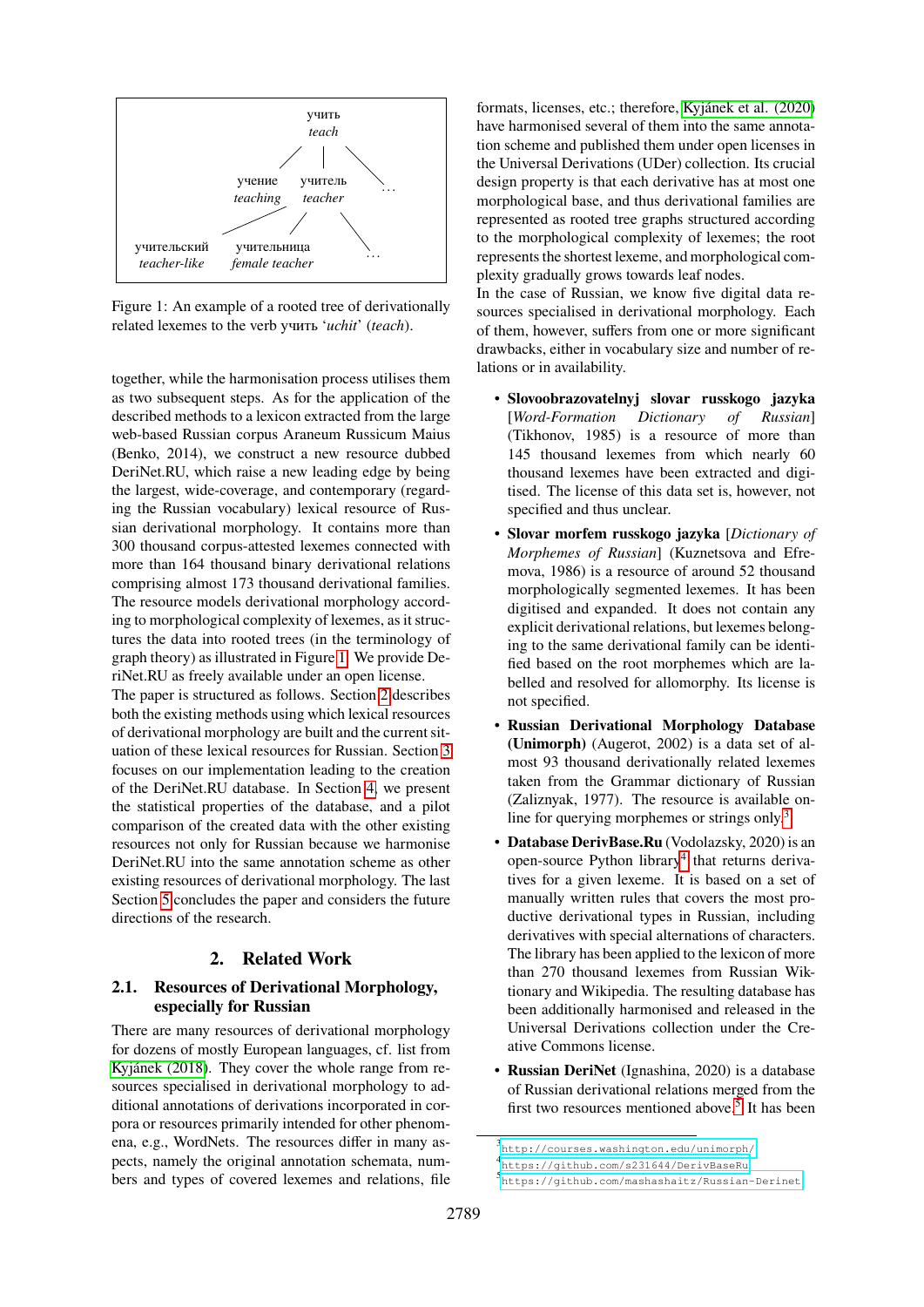harmonised into the Universal Derivations framework but has not been incorporated in the collection because of the unclear licenses of the input resources.

# **2.2. Methods of Creating Resources for Derivational Morphology**

When reviewing ways of creating the existing language resources of derivational morphology, we basically observed either manually or automatically created resources. The resources that are constructed completely manually, e.g., the first three above-mentioned Russian resources and CELEX2 for Dutch, English, and German (Baayen et al., 1995) have very high precision but if these resources are not small, this approach is expensive as it requires many annotators. On the other hand, the automatically created resources must strongly rely on the regularity of derivational morphology, and thus their precision is lower but their size can be bigger.

The process of automatic creation of resources for derivational morphology of any language starts with as large a lexicon of lexemes from a language as possible, and the key task is to search for derivationally related lexemes within this lexicon. As for the abovementioned Russian resources, DeriNet.Ru has been created in such way. Its author, inspired by the work on German resource DErivBase (Zeller et al., 2013), searched for the derivationally related lexemes by using a rule-based framework, which resembles regular expressions but achieves better results as it can handle complicated alternations of letters during derivational processes. The rules applied to the lexicon were extracted from the existing grammar books of Russian. A similar approach has been also presented by [Baranes](#page-8-10) [and Sagot \(2014\)](#page-8-10) and [Lango et al. \(2021\)](#page-8-11). They exploit techniques of pattern matching from the field of machine learning. A machine-learning model extracts the rules on its own on the basis of the data. It is a languageindependent approach, but it over-generates the potential derivational relations.

A more advanced way is to create a resource using a tool for morphological segmentation of stemming if there is such tool, and cluster lexemes into flat sets of derivationally related lexemes (cf. [Gaussier \(1999\)](#page-8-12)) or into structured derivational families (cf. [Haghdoost et al.](#page-8-13) [\(2019\)](#page-8-13)) according to the segmented units. In addition to the need for such a tool, this approach also suffers from the necessity of distinguishing root morphemes from affixes to be able to cluster lexemes properly.

# <span id="page-2-0"></span>**3. Construction of the New Lexical Resource DeriNet.RU**

We create a new lexical resource of Russian derivational morphology that is wide-coverage in terms of its vocabulary and that stores the data in the same way as other existing resources of this kind, i.e., from the Universal Derivations collection. While the first requirement is fulfilled by selecting a sufficiently large Russian corpus, the second one by choosing the data structure of rooted trees for representing derivational families (i.e., lexemes are assigned to nodes, derivational relations are edges between nodes, each node can be connected by at most one antecedent) as illustrated on Figure [1.](#page-1-0) This tree-based approach takes derivation to be a binary relation, concurring with the linguistic notion by [Dokulil](#page-8-14) [\(1962\)](#page-8-14) and Körtvélyessy et al.  $(2020)$ .<sup>[6](#page-2-1)</sup> Since this data structure and the resulting file format originate from the Czech resource of derivational morphology DeriNet (Vidra et al., 2021), we call the new resource of Russian derivational morphology as DeriNet.RU.

As for the process of constructing the resource, we exploit a novel combination of the existing rule-based model of Russian derivational morphology created by Vodolazsky (2020) and the procedure used for harmonising the existing resources into the rooted tree data structure [\(Kyjánek et al., 2020\)](#page-8-8). However, the latter technique needs re-implementation to be able to utilise it for the construction of a new resource. In order to create and primarily evaluate the resulting resource, we also create a golden data set of manual, parallel annotations of Russian derivational morphology.

In the following subsections, we describe three steps of constructing DeriNet.RU and close this section with a brief discussion of unclear cases of relations from the data we observe during the work. Section [3.1](#page-2-2) is devoted to a compilation of an underlying, large set of corpus-attested lexemes. Section [3.2](#page-3-0) focuses on searching for derivational relations within the lexicon. Section [3.3](#page-4-0) describes our re-implementation of techniques for structuring derivationally related lexemes into rooted trees. Section [3.4](#page-5-0) presents our solutions to several types of relations that allow more ways of their modelling in the rooted tree data structure.

# <span id="page-2-2"></span>**3.1. Compiling the Underlying Lexicon**

As lexemes are the basic units for the tree-based model of derivations and they also serve as a basis for searching for derivational relations, the compilation of a large underlying lexicon is crucial. We have observed two ways of creating such a set of lexemes for Russian so far. The first one merges the already existing resources (cf. Russian DeriNet). We cannot go this way because the above-presented resources have restrictive licenses which would prevent us from publishing the resulting data resource as open-source. In addition, the lexicon should contain corpus-attested lexemes if it is to be widely used and if the process of searching for derivational relations is to have high recall and precision. The second way is to build a resource based on Russian Wikipedia and Wiktionary (cf. DerivBase.Ru). Such data set contains a disproportionate amount of terminological lexemes compared to more common ones.

<span id="page-2-1"></span><sup>&</sup>lt;sup>6</sup>There are also graph-based approaches designed in other ways, without the treeness constraint. For example, the data structure of German DErivBase (Zeller et al., 2013), French Démonette (Hathout and Namer, 2014) and other resources allow more antecedents for each lexeme.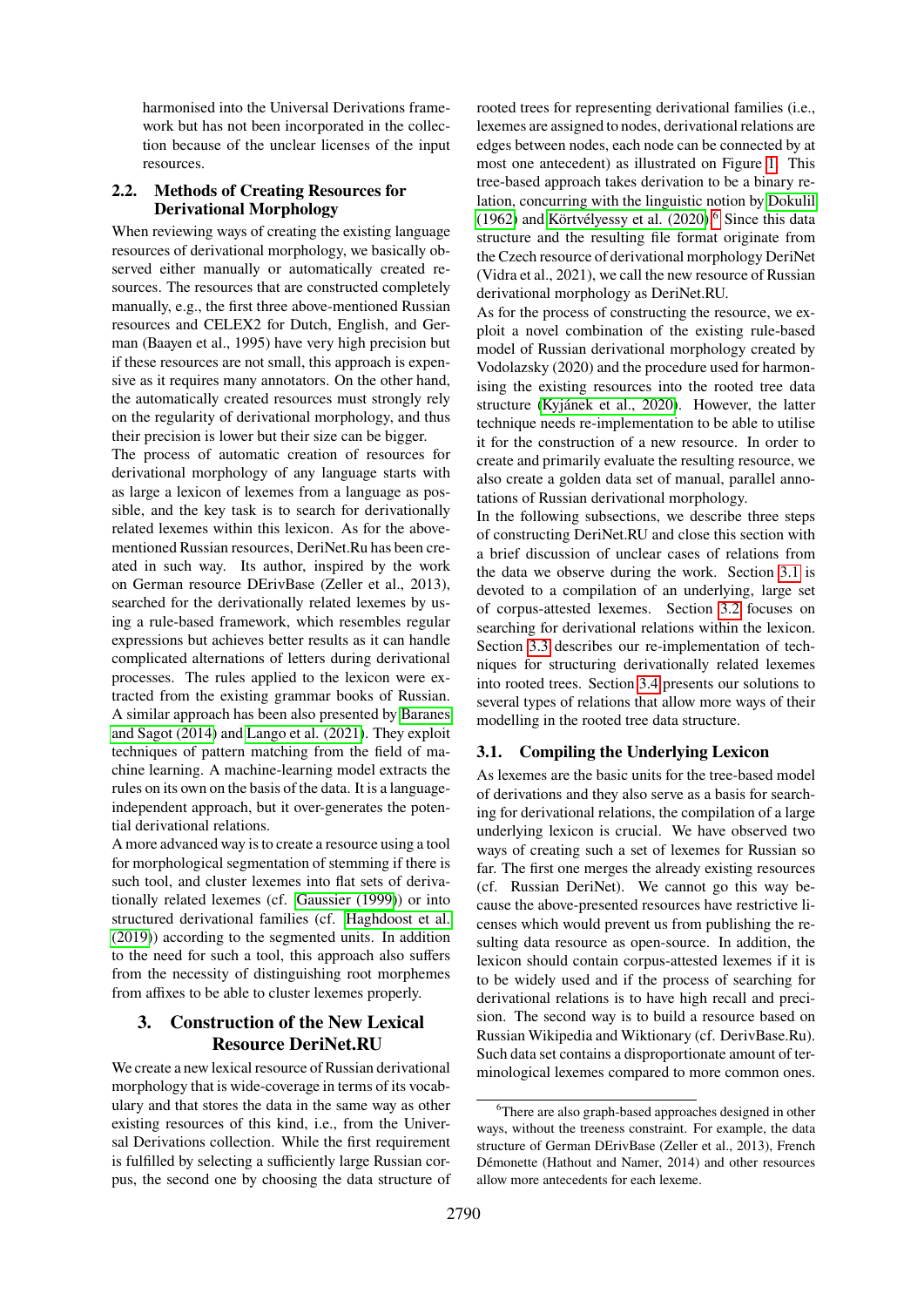We believe this approach is satisfying enough but it is reasonable to consider using a more *representative* text corpus of Russian. Two of the existing Russian corpora can be taken into account:

- **Russian National Corpus**[7](#page-3-1) is a representative corpus of modern Russian texts that incorporates almost 6 million lexemes. The corpus is tokenised, lemmatised, and morpho-syntactically analysed. However, its license terms prevent us from using it in the process of compiling any new resource.
- **Aranaeum Russicum Corpus<sup>[8](#page-3-2)</sup>** is the Russian portion of the Aranea project which assembles a family of comparable corpora sharing certain properties with several other languages, e.g., tagset. Araneum Russicum is distributed in two different sizes: Mius and Maius. Both versions are tokenised, lemmatised, and morpho-syntactically analysed. They are hosted by the Czech National Corpus, which provides the KonText interface for querying the corpora.<sup>[9](#page-3-3)</sup>

For license reasons, we have decided to exploit Araneum Russicum Maius. We extract nouns, adjectives, verbs and adverbs with their frequency counts from the corpus. We exclude lexemes that occur less than five times in the corpus to prevent the resulting set of lexemes from containing typos and low-frequency lexemes. Pronouns, numerals and other part-of-speech categories are not included – their derivations are subject to future work.

To give an example of problems we faced during the creation of the set of lexemes, we mention encoding, lemmatisation, and tagging. Some extracted lexemes in Araneum contain Latin character encoding instead of Cyrillic. Especially the visually same characters, such as А, В, Е, occurred between Cyrillic ones. We correct their encoding on the basis of the Unicode standard. These standards help us to exclude lexemes belonging to vocabularies of other languages, such as Arabic, Greek, and Hebrew, as well as lexemes containing punctuation, except for a dash which is often used in Russian compounds. As for the atypical tagging (e.g., the noun Шаня '*Shanya*' (*River Shanya*) is tagged as a verb, or the verb полировать '*polirovat*' (*to polish*) is tagged as both noun and adjective) and lemmatisation of adjectives and verbs (the corpus includes some inflectional forms of adjectives and verbs as separate lemmas), we exploit regular expressions and the Russian automatic morphological analyser pymorphy2 [\(Korobov, 2015\)](#page-8-16). However, we adhere to the original lemmatisation in the cases of negated lexemes and active participles from the Araneum Russicum Corpus (we keep both the affirmative and negated lexemes as well as the active and passive participles), as it corresponds to the Russian linguistic traditions.

<span id="page-3-4"></span>

Figure 2: The noun штудировать '*shtudirovat*' (*study*) and its derivational family proposed by a grammarbased component.

**Gold data** In order to obtain a data set that we can use to develop and evaluate our work, we have sampled 500 lexemes and annotated their derivational relations manually. The lexemes have been sampled randomly from a probabilistic distribution proportionally to absolute counts of occurrences in the Araneum Russicum Corpus. Two Russian native speakers with linguistic education annotated the sample independently in parallel; their task was to determine a base lexeme (i.e., derivational antecedent with less morphological complexity) for each sampled lexeme. Their inter-annotator agreement was 80%; their disagreements in the remaining 20% were resolved by both annotators working together to produce a single solution for each sampled lexeme.

#### <span id="page-3-0"></span>**3.2. Searching for Derivational Relations and Building Families**

Derivational relations between lexemes are searched for using a grammar-based component. It consists of a manually created set of derivational rules extracted from [Shvedova \(1980\)](#page-8-17), and it was exploited when DerivBase.Ru was built. Besides the formal structures, including character alternations during derivations, and part-of-speech categories of base and derived lexemes, the rules also consider various inflectional categories analysed by the morphological analyser pymorphy2. Some examples of the rules are given below:

- **rule343**(noun +  $\text{MCT} \rightarrow \text{noun}$ ), e.g., анархия '*anarkhiya*' (*anarchy*) → анархист '*anarkhist*' (*anarchist*);
- **rule887**( $y + adj + u1$ (ть)  $\rightarrow$  verb), e.g., простой '*prostoj*' (*simple*) → упростить '*uprostit*' (*to simplify*).

When applying the component, we start with the set of lexemes. For each base lexeme  $l<sub>b</sub>$ , we add a relation to those potentially derivative lexemes  $l_d$  which, according to the system of derivational rules, could be derived from  $l_b$  with a rule r. We obtain 1,256,222 candidates for derivational relations by applying the rules to our set of lexemes. If these relations and lexemes are connected, we obtain a model of derivational families that allows more than one base lexeme for a derivative; see Figure [2](#page-3-4) which shows an example of one such family.

<span id="page-3-1"></span><sup>7</sup><https://ruscorpora.ru/>

<span id="page-3-2"></span><sup>8</sup> [http://ucts.uniba.sk/aranea\\_about/\\_russicum.html](http://ucts.uniba.sk/aranea_about/_russicum.html)

<span id="page-3-3"></span><sup>9</sup> <https://kontext.korpus.cz/>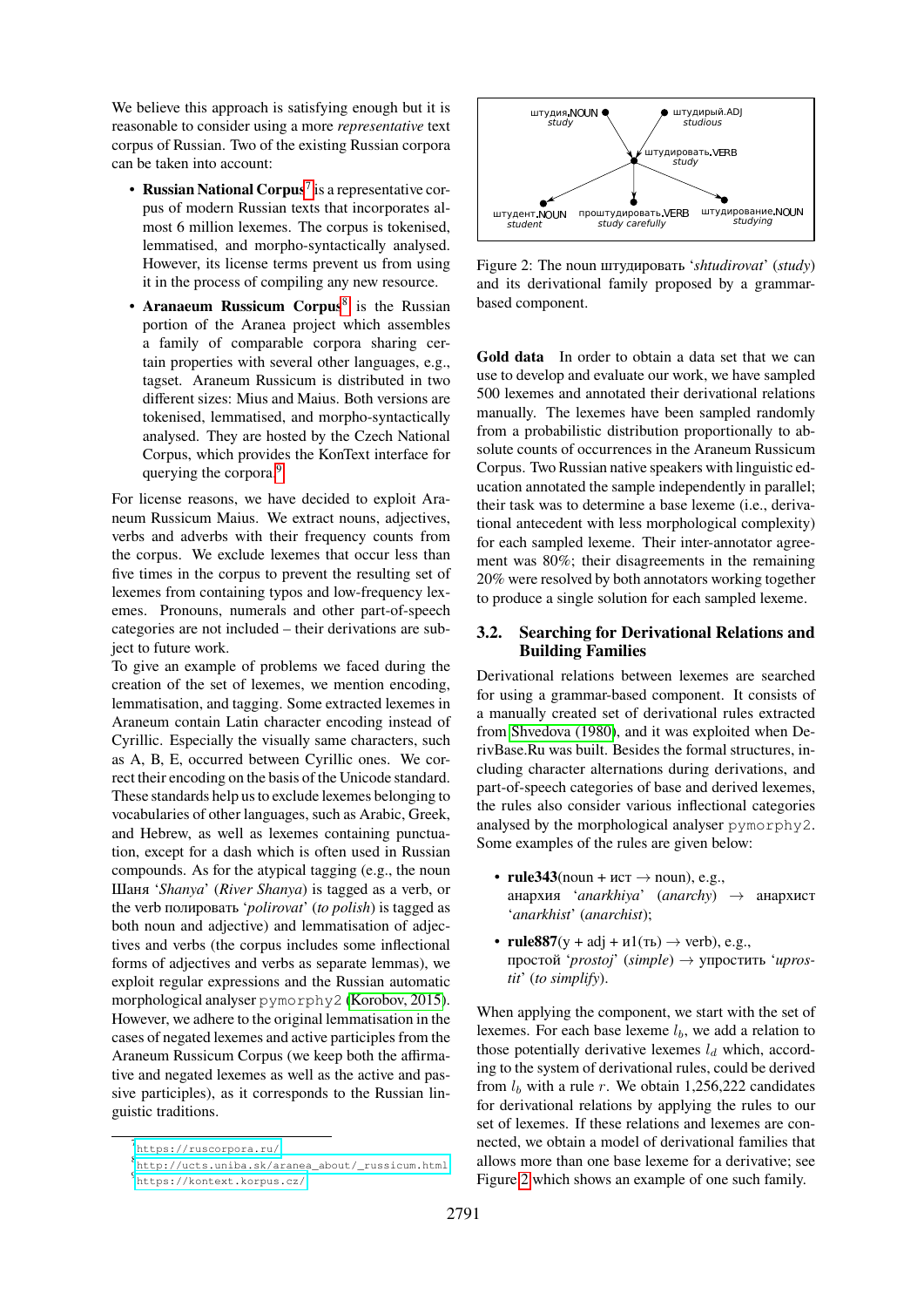Table 1: Oracle scores on the gold data using different sets of candidates for derivational relations.

<span id="page-4-1"></span>

| Method of generating candidates for relations                 | <b>Oracle</b> | <b>Number of relations</b> |
|---------------------------------------------------------------|---------------|----------------------------|
| (A) complete graph from the set of lexemes                    | 99.8          | 379,677,792,400            |
| (E) complete graphs from grammar-based c. & interval $n = 15$ | 95.7          | 10,406,682,343             |
| (E) complete graphs from grammar-based c. & interval $n = 5$  | 94.9          | 10,394,358,943             |
| (D) grammar-based c. & interval approach with $n = 15$        | 89.9          | 19,125,212                 |
| (D) grammar-based c. & interval approach with $n = 5$         | 88.5          | 6,801,812                  |
| (B) grammar-based component                                   | 87.3          | 1,256,222                  |
| (C) interval approach with $n = 15$                           | 57.7          | 18,485,175                 |
| (C) interval approach with $n = 5$                            | 47.8          | 6, 161, 775                |

To measure how successful this approach is, we define and calculate an *oracle score* on our gold annotations. This score represents a possible maximum of reachable derivational relations taken from the gold data and found in generated candidates for relations. In other words, the oracle score is the maximum accuracy achievable on the gold data when the given set of relations is used. Table [1](#page-4-1) presents oracle scores and numbers of relations generated when five different approaches for searching derivational relations are exploited:

- (A) If we generated a set of all possible binary relations between all lexemes from our set of lexemes (resulting in one large complete graph), the achievable maximum would be 99% but the number of relations would be too high to predict and to identify rooted trees.
- (B) The oracle score for a set of relations generated using the grammar-based component is lower (87.3%) but the number of relations has decreased significantly.
- (C) We also tested how the score changes if candidates for the relations are created using the interval of size *n* lexemes (i.e., *n* lexemes left and *n* right) for each lexeme in the lexicographically ordered set of lexemes.[10](#page-4-2) This approach did not yield better oracle scores (48-58%); however, it does seem to be useful when no linguistic knowledge is available.
- (D) A combination of the interval approach and the grammar-based component increases oracle scores (89-90%), as well as the number of relations.
- (E) Complete graphs created from derivationally related lexemes resulted from the interval-based approach and the grammar-based component increase oracle scores noticeably (95-96%) but the number of relations increases rapidly.

As a result of this analysis, we used candidates for derivational relations proposed by the grammar-based component only, so our maximum achievable accuracy is 87.3%.

### <span id="page-4-0"></span>**3.3. Restructuring Derivational Families into Rooted Trees**

Having derivational families with over-generated derivational relations as illustrated in Figure [2,](#page-3-4) we now want to organise families into rooted trees. The process of identifying rooted trees in the given (weakly connected) graphs exploits a combination of:

- a scorer, i.e. a supervised machine learning model that classifies the acceptability of a relation (by giving a score ranging from 0 to 1 to the classified relation, meaning whether the relations should be present or absent in the resulting rooted tree according to derivational morphology of Russian) and
- a Maximum Spanning Tree algorithm (MST) that identifies the desired (most probable) rooted trees as a maximum sum of scores. The scores are used as weights of edges, i.e., derivational relations. Specifically, we use Chu-Liu/Edmond's algorithm [\(Chu and Liu, 1965;](#page-8-18) [Edmonds, 1967\)](#page-8-19).

[Kyjánek et al. \(2020\)](#page-8-8) have proposed a similar combination of the two components when they harmonised the existing resources of derivational morphology into the Universal Derivation collection. We modify this combination to be able to create a new resource: we train and evaluate the two components together as one component which, consequently, allows us to achieve a higher accuracy because the scores given by the scorer can reflect trees resulting from the MST algorithm.

**Development** We cross-validate the model using 10 folds from our gold data. As the gold data contains only 500 positive examples, i.e., derivational relations that should be present in the resulting trees, we create another 500 negative examples automatically. All one thousand relations are assigned with the following features: part-of-speech categories of a base lexeme and its derivative, Levenshtein distance [\(Leven](#page-8-20)[shtein, 1966\)](#page-8-20), Jaro-Winkler distance [\(Jaro, 1989;](#page-8-21) [Win](#page-8-22)[kler, 1990\)](#page-8-22), Jaccard distance [\(Jaccard, 1912\)](#page-8-23), length of

<span id="page-4-2"></span> $10$ Given the definition of derivation, we assume that derivationally related lexemes are lexicographically closer, especially in the case of suffixation. In the case of prefixation, the characters of lexemes could be changed to retrograde order, and the same interval-based approach would look for prefixed lexemes.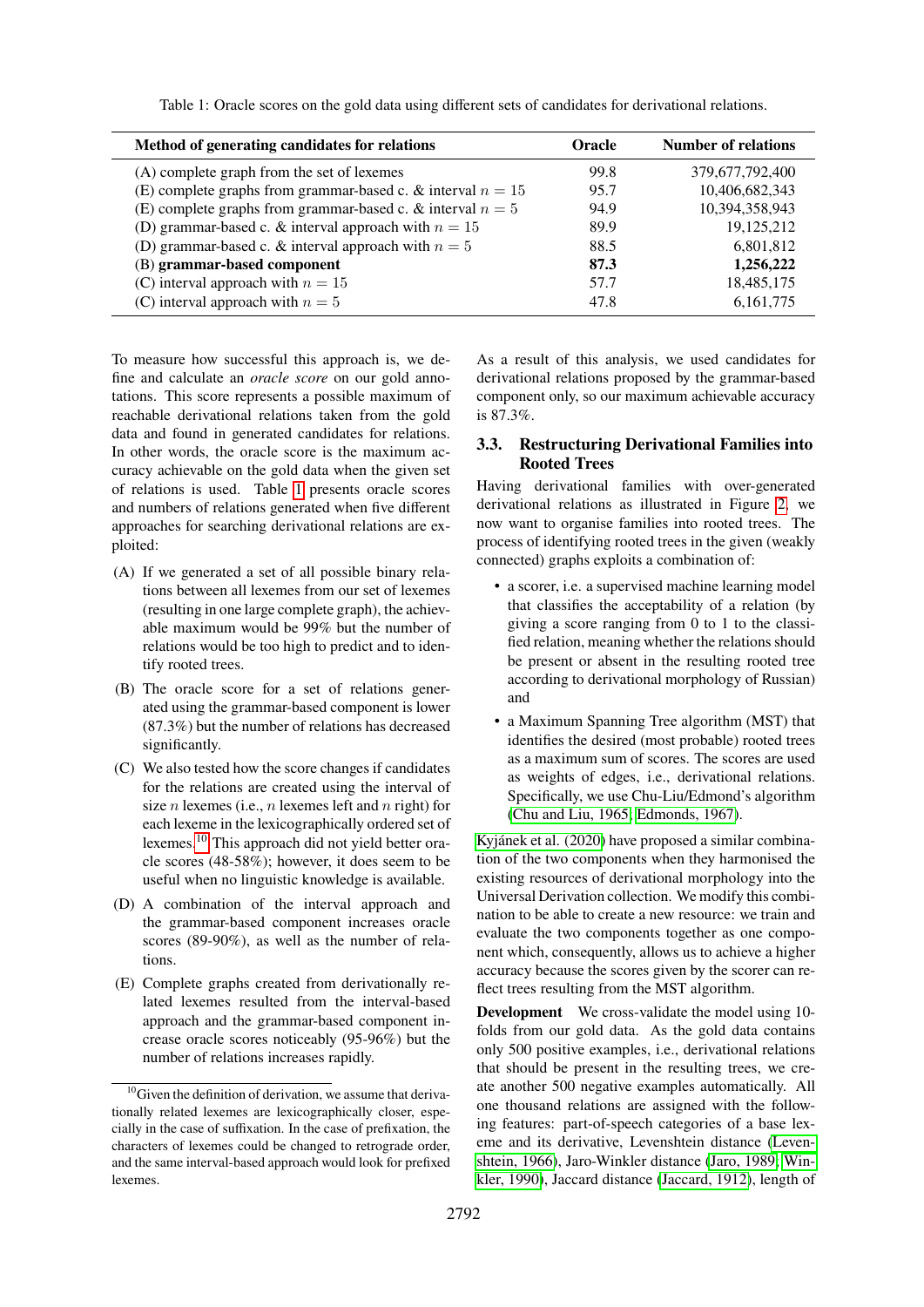<span id="page-5-1"></span>Table 2: Accuracy of cross-validated different methods and a baseline model for identification of rooted trees. The machine learning methods implemented in  $scikit-learn \ v0.23.2$  are exploited as the scorer. Their hyperparameters are specified in the table, otherwise, default values remain. Chu-Liu/Edmond's algorithm is used for finding Maximum Spanning Trees.

| Method of scoring candidates for relations (+MST)                                       | <b>Accuracy</b> |  |
|-----------------------------------------------------------------------------------------|-----------------|--|
| RandomForestClassifier(                                                                 | 62.9            |  |
| criterion=entropy, max_depth=5, n_estimators=400, min_impurity_decrease=0.01)           |                 |  |
| AdaBoostClassifier(n estimators=300, learning rate=0.001)                               | 59.9            |  |
| BernoulliNB()                                                                           | 59.5            |  |
| CalibratedClassifierCV(Perceptron(max_iter=2000, penalty=11, alpha=0.01), cv=20)        | 59.5            |  |
| MLPClassifier(hidden_layer_sizes= $(100,)*50$ , activation=logistic, max_iter= $1000$ ) | 59.1            |  |
| DecisionTreeClassifier(criterion=entropy, min_impurity_decrease=0.0001)                 | 59.0            |  |
| LogisticRegression(solver=newton-cg, multi_class=ovr, max_iter=5000)                    | 55.0            |  |
| $KN$ eighbors $Cl$ assifier $(n$ _neighbors=5)                                          | 54.2            |  |
| <b>Baseline</b> (random score)                                                          | 52.6            |  |

the longest common substring, boolean values of (i) being base lexeme shorter than its derivative and (ii) having the same initial and final character n-grams (for  $n = \{1, 2\}$ , percentage intersections of (i) all characters and (ii) consonants of a base lexeme and its derivative, and string forms of the initial and final character ngrams (for  $n = \{1, 2, 3, 4, 5\}$ ) of a base lexeme and its derivative. The categorical values are one-hot encoded; the boolean and numeric values remain the same.

**Evaluation** When evaluating the models, we extract the entire derivational families (from the data set of all derivational relations proposed by the grammar-based component) from the testing folds. These relations are predicted and their scores serve as weights of graph edges during the identification of rooted trees using the MST algorithm. The accuracy is calculated as the metric of how many relations are identified correctly.

**Selection of the best combination** Several machine learning methods are tested for the task: Naive Bayes, K-Nearest Neighbour, Decision Trees, Logistic Regression, Random Forest, AdaBoost, Perceptron, and Multilayer Perceptron. Their hyper-parameters are tuned using Grid search. Table [2](#page-5-1) shows the best accuracy obtained by each method, as well as the accuracy of the Baseline model (52.6%) that predicted scores randomly in the range [0; 1]. The Random Forest method achieved the best results (62.9%).

**Application** Using the best setting, we applied it to the set of candidates for the derivational relations resulting from the grammar-based component. Figure [3](#page-5-2) illustrates one derivational family organised in a rooted tree. The basic quantitative properties of the resulting DeriNet.RU are presented in Table [3](#page-6-1) in comparison with other existing resources for Russian derivation morphology.

<span id="page-5-2"></span>

Figure 3: Derivational family of the lexeme затвор '*zatvor*' (*lock*) represented as a rooted tree.

# <span id="page-5-0"></span>**3.4. Fuzzy Cases in the Russian Derivational Morphology**

During the manual annotations and the work on DeriNet.RU, we have noticed some cases whose modelling are fuzzy as they refer to a potential borderline between inflectional and derivational morphology, although the borderline is far from self-evident. In practice, some decisions about these cases are arbitrary, different from language to language or specific to a particular linguistic tradition. The approaches by [Shvedova](#page-8-17) [\(1980\)](#page-8-17), [Plungian \(2003\)](#page-8-24), [Vinogradov \(1972\)](#page-8-25), [Shansky](#page-8-26) [and Tikhonov \(1987\)](#page-8-26), and [Pertsov \(2001\)](#page-8-27) present the expected divergences and the consequent (different) decisions in the Russian linguistic tradition. We show two points of divergence that illustrate different decisions when it comes to delimiting the boundary between inflection and derivation in Russian and their consequences for modelling derivations.

Representation of lexical (affixal) negation, e.g. правильный '*pravilnyy*' (*correct*) and неправильный '*nepravilnyy*' (*incorrect*), in Russian is considered to be derivation because of the preference for the criterion of semantic regularity in the Russian lexicographic tradition. Most lexemes in Russian can be negated, but the meaning of the base and derived lexemes can often diverge significantly, e.g., посредственный '*posredstvennyj*' (*mediocre*) vs. непосредственный '*neposredstvennyj*' (*direct*). However, in a related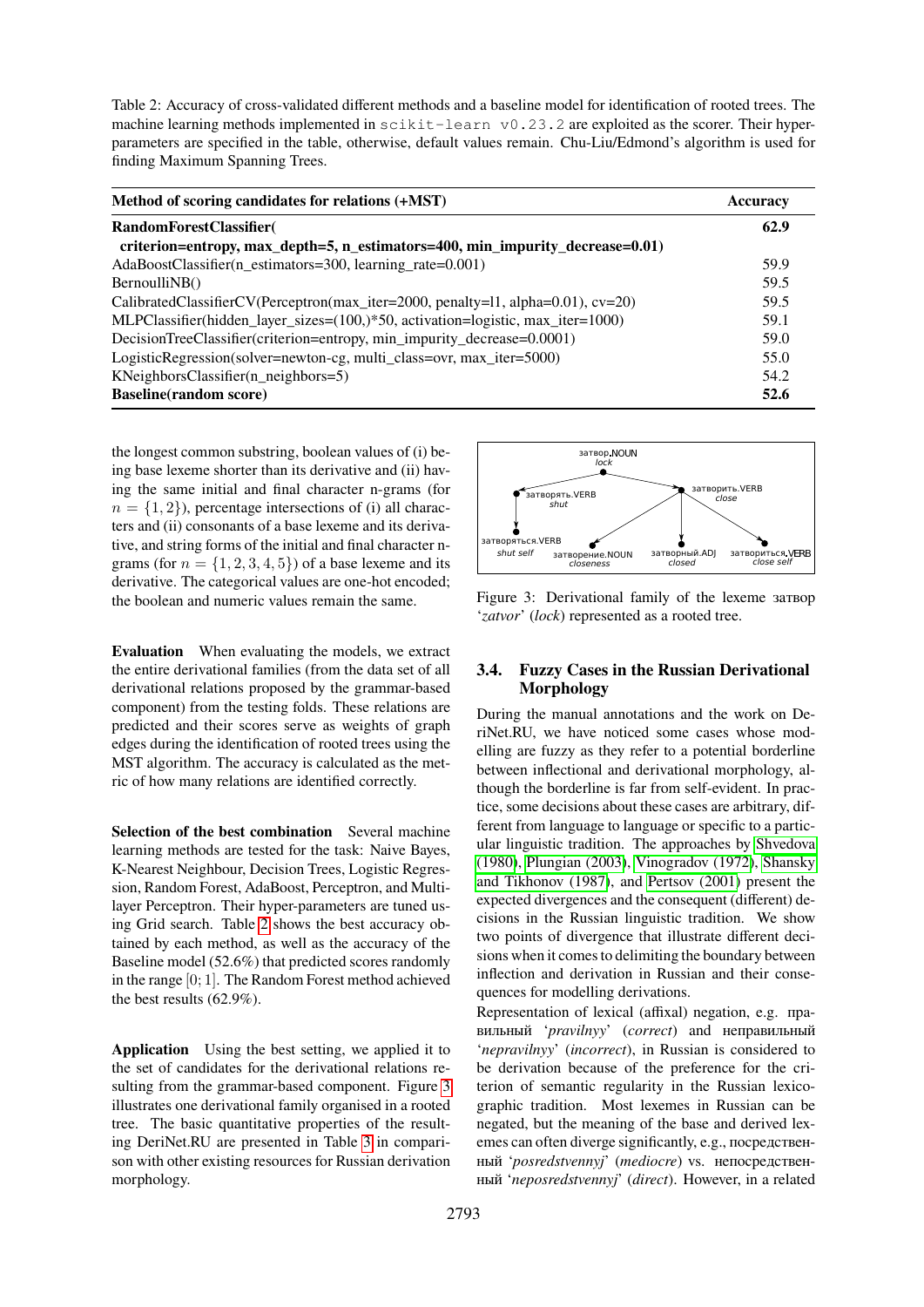<span id="page-6-1"></span>Table 3: Quantitative properties of the existing resources compared to the resulting DeriNet.RU. Only nouns, adjectives, verbs and adverbs have been extracted from Araneum Russicum Maius. Columns *Tree size*, *Tree depth*, and *Tree out-degree* are presented in average / maximum value format. Part-of-speech distribution is ordered as follows: nouns, adjectives, verbs, adverbs, and other categories.

| <b>Resource</b>                   | <b>Lex</b> | Rel | Fam | Singl |  | Size Depth Out-deg POS distr.                                       |
|-----------------------------------|------------|-----|-----|-------|--|---------------------------------------------------------------------|
| Slov. slovar (Tikhonov, 1985)     |            |     |     |       |  | 59,265 56,633 2,632 1,019 22.5/504 1.7/8 7.8/280 42/27/27/4/1       |
| DerivBase.Ru (Vodolazsky, 2020)   |            |     |     |       |  | 270,473 133,759 136,714 116,036 2.0/1142 0.3/13 0.4/36 62/18/17/3/0 |
| Russian DeriNet (Ignashina, 2020) |            |     |     |       |  | 88,180 66,184 21,996 15,113 4.0/484 0.6/10 1.3/238 41/28/28/3/0     |
| DeriNet.RU                        |            |     |     |       |  | 337,632 164,725 172,907 99,624 2.0/586 0.6/14 0.6/24 58/19/20/3/0   |

Slavic language, in Czech, lexical negation is analysed as inflection, although it behaves the same because the Czech tradition prioritises syntactic regularity. As the result, both negated and affirmative lexemes are represented by separate lemmas in Russian language resources, while the resources for Czech represent the negated and affirmative lexemes by one same lemma. Having two separate negated and affirmative lexemes then raise the question of whether to model these negated relations apart from affirmative relations (i.e., as two parallel sub-trees), or whether keeping the negated lexemes as a direct descendant of their affirmative lexemes. We keep both negated and affirmative lexemes and model their relations in the latter way.

The opposite situation is in the case of active participles, e.g., одевать '*odevat*' (*to dress*) and одевающий '*odevayuschij*' (*dressing*). For Russian, participles are generally considered to belong to a particular verbal inflectional paradigm [\(Lyashevskaya et al., 2005\)](#page-8-28) and are lemmatised together with the corresponding verb. However, the active participles are missing when modelling their descendants, and thus we represent the active and passive participles under different lemmas.

# **4. Evaluation**

<span id="page-6-0"></span>Having a gold sample consisting of 500 correct and 500 incorrect derivational relations, we calculated an oracle score, i.e. the maximum accuracy achievable on the basis of a given set of candidates for derivational relations (87.3%). Furthermore, the gold data were used for identifying and evaluating the rooted trees. While the baseline model achieved an accuracy of 52.6%, the best supervised machine-learning model that uses Random Forest achieved 62.9%.

In the following subsections, we present a comparison of the resulting DeriNet.RU with other existing resources of derivational morphology for Russian (from Section [2.1\)](#page-1-5) and for other languages incorporated in the Universal Derivations collection, i.e., the collection whose data structure and file format we adopted for DeriNet.RU. While the former comparison serves as an indirect evaluation of data quality, the latter one should serve as a pilot cross-linguistic overview.

### **4.1. Comparison to Russian Resources**

Table [3](#page-6-1) summarises some statistic properties of the data sets. DeriNet.RU outperforms other existing resources in almost all presented aspects. It contains the most lexemes, derivational relations and families; moreover, the lexemes are corpus-attested. The number of socalled singletons (lexemes that are not connected to any other lexemes) is relatively small, in comparison to other resources. DeriNet.RU contains smaller derivational families than other resources, but their depth and out-degree $11$  are comparable to other resources. This trend is observable also in other (semi-)automatically created resources, namely DerivBase.Ru and Russian DeriNet. The part-of-speech category distributions are comparable across all resources.

# **4.2. Comparison to UDer Resources**

Figure [4](#page-7-1) shows a comparison of the 15 resources from the Universal Derivations collection (including DeriNet.RU) that capture the most lexemes. DeriNet.RU is the second biggest resource regarding the number of lexemes, and it is between the top three resources in terms of captured derivational relations and families. Its number of singletons, i.e., derivational families consisting of only one lexeme, is comparable to the number of singletons in Czech DeriNet, which is created semiautomatically with a high precision.

As for the distribution of part-of-speech categories in the harmonised resources, only 11 resources are tagged. Their distributions of part-of-speech categories are relatively similar, except for German DerivBase, which contain significantly more nouns than other categories. To give a better insight into the structures of derivational families, we measured their average sizes, depths (i.e., how many subsequent derivations are in a family) and out-degrees (i.e., how many lexemes can be derived from a single lexeme). Compared to other resources, DeriNet.RU contains medium-sizes families whose depths and out-degrees are relatively low, but still much bigger than DerivBase.Ru.

When analysing distributions of derivational relations

<span id="page-6-2"></span> $11$ Tree out-degree, here, is the maximum number of nodes to which the node in consideration points in a tree (derivatives derived from base lexemes). It simply represents the width of a tree.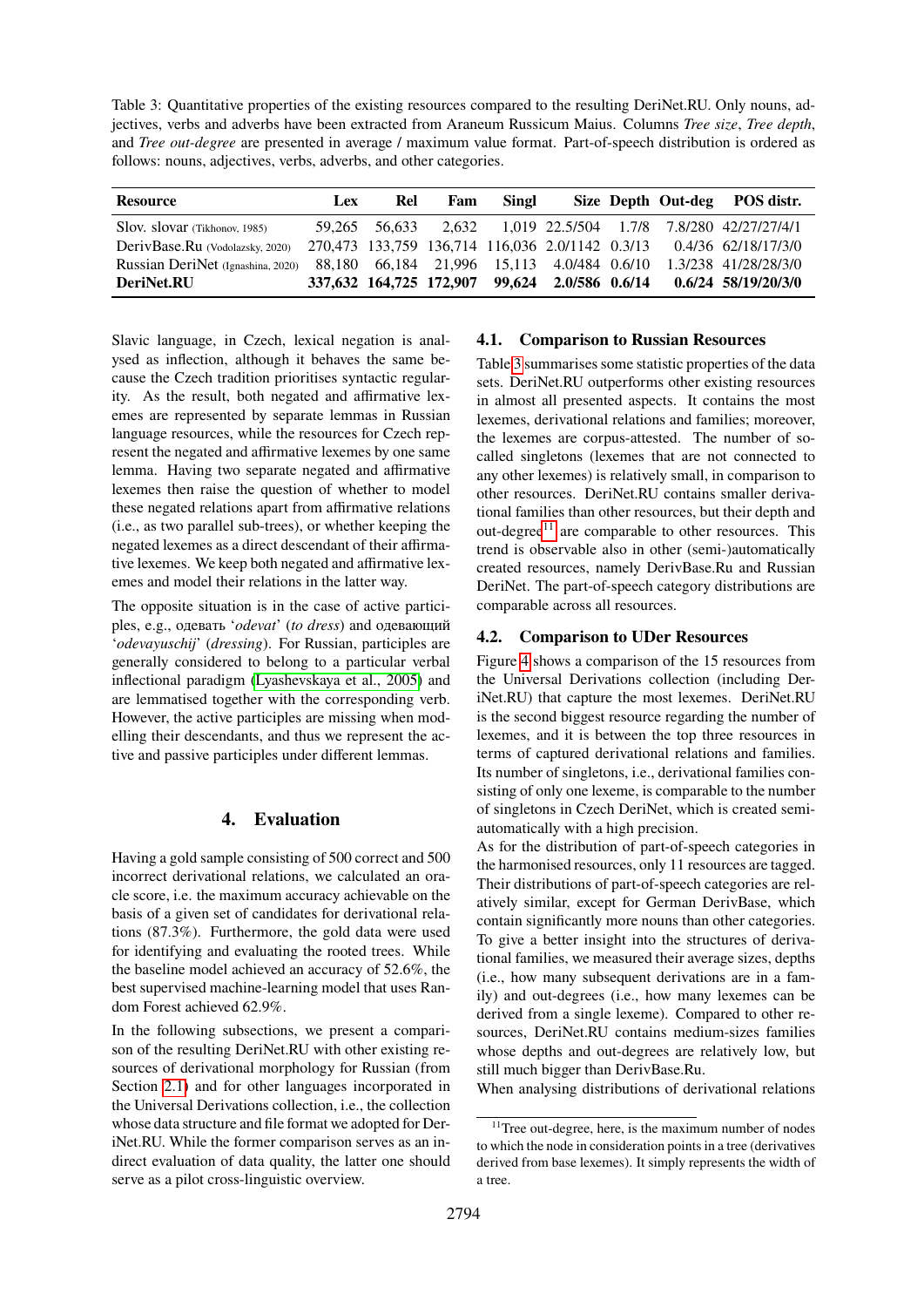<span id="page-7-1"></span>

Figure 4: Quantitative comparison between the top 15 UDer resources and DeriNet.RU.

according to the part-of-speech categories of a base lexeme and its derivative, we can see that DeriNet.RU includes 42.1 derivational relations in which both a base lexeme and its derivative are nouns; it is the most of all the resources. The proportion of relations in DeriNet.RU seems similar to DerivBase.Ru, which is due to the usage of the same grammar-based component.

In conclusion, the above-presented comparison of DeriNet.RU and other resources from Universal Derivations shows that the new resource we constructed can withstand comparisons with the largest existing resources of derivational morphology across languages. Although the individual resources stand for different languages, the presented numbers should not be interpreted as a cross-linguistic comparison. However, it still shows a strong potential for making such interpretations on the basis of the harmonised resources.

#### **5. Conclusions**

<span id="page-7-0"></span>This paper has presented the way of constructing the largest lexical resource of Russian derivational morphology and the resulting resource dubbed DeriNet.RU. It is ready for use in the NLP tasks as well as a data background for linguistic research, which we illustrate in the comparison of DeriNet.RU with other resources harmonised in the same annotation scheme (from the Universal Derivations collection). The resource has been created based on the state-of-the-art methods (using a combination of a grammar-based component, a supervised machine learning scorer and a Maximum Spanning Tree algorithm), and it contains a large, widecoverage and corpus-attested set of lexemes from the contemporary Russian language. DeriNet.RU is released in the Universal Derivations collection v1.1 under the Creative Commons license (CC BY-NC-SA 4.0) and is available for querying via DeriSearch.<sup>[12](#page-7-2)</sup>

The crucial part of this paper is the construction of a new resource. We believe that the presented process and the discussed methods are as replicable as possible. Besides, we addressed some issues which are relevant to all similar data resources but are hardly ever discussed, e.g., the way of compiling the underlying set of lexemes of the resulting resource, fuzzy cases of modelling morphology, such as lexical affixal negation, and the choice of an appropriate evaluation. In this work, we limited the resource to include only derivations within and between nouns, adjectives, verbs, and adverbs, but not other part-of-speech categories or compounding. We are leaving these in more detail for our future work.

#### **6. Acknowledgements**

This work was supported by the Grant No. GA19- 14534S of the Czech Science Foundation, the Grant No. START/HUM/010 of Grant schemes at Charles University (reg. No. CZ.02.2.69/0.0/0.0/19 073/0016935), the LINDAT/CLARIAH-CZ project of the Ministry of Education (LM2015071, LM2018101), Youth and Sports of the Czech Republic (project LM2018101), and by the SVV project No. 260 575. It was using language resources developed, stored, and distributed by the LINDAT/CLARIAH-CZ project. We thank Novosibirsk State University for the computational time on HCI NSU graphic cluster.

<span id="page-7-2"></span><sup>12</sup><http://ufal.cz/derisearch>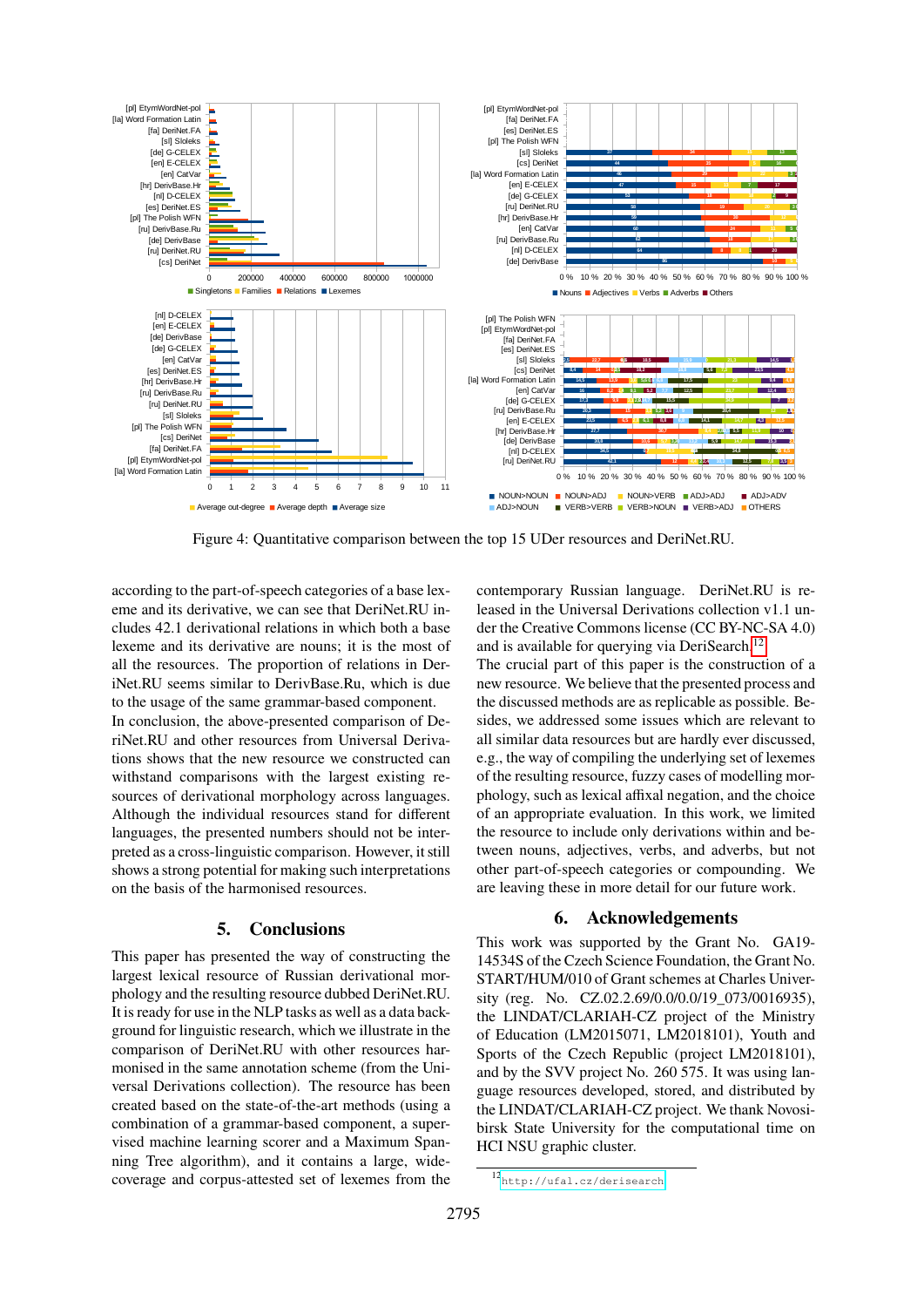#### **7. Bibliographical References**

- <span id="page-8-10"></span>Baranes, M. and Sagot, B. (2014). A Languageindependent Approach to Extracting Derivational Relations from an Inflectional Lexicon. In *LREC*, volume 14, pages 2793–2799. Citeseer.
- <span id="page-8-7"></span>Bonami, O. and Strnadová, J. (2019). Paradigm Structure and Predictability in Derivational Morphology. *Morphology*, 29:167–197.
- <span id="page-8-18"></span>Chu, Y.-J. and Liu, T. H. (1965). On the Shortest Arborescence of a Directed Graph. *Scientia Sinica*, 14:1396–1400.
- <span id="page-8-14"></span>Dokulil, M. (1962). *Tvoření slov v češtině 1: Teorie odvozování slov*. Academia, Prague.
- <span id="page-8-19"></span>Edmonds, J. (1967). Optimum Branchings. *Journal of Research of the national Bureau of Standards*, 71B(4):233–240.
- <span id="page-8-12"></span>Gaussier, É. (1999). Unsupervised Learning of Derivational Morphology from Inflectional Lexicons. In *Unsupervised Learning in Natural Language Processing*.
- <span id="page-8-13"></span>Haghdoost, H., Ansari, E., Žabokrtský, Z., and Nikravesh, M. (2019). Building a Morphological Network for Persian on Top of a Morpheme-Segmented Lexicon. In *Proceedings of the 2nd Workshop on Resources and Tools for Derivational Morphology*. Charles University.
- <span id="page-8-23"></span>Jaccard, P. (1912). The Distribution of the Flora in the Alpine Zone. *New Phytologist*, 11(2):37–50.
- <span id="page-8-21"></span>Jaro, M. A. (1989). Advances in Record-linkage Methodology as Applied to Matching the 1985 Census of Tampa, Florida. *Journal of the American Statistical Association*, 84(406):414–420.
- <span id="page-8-16"></span>Korobov, M. (2015). Morphological Analyzer and Generator for Russian and Ukrainian Languages. In *Analysis of Images, Social Networks and Texts*, volume 542 of *Communications in Computer and Information Science*, pages 320–332. Springer International Publishing.
- <span id="page-8-15"></span>Lívia Körtvélyessy, et al., editors. (2020). *Derivational Networks Across Languages*. De Gruyter Mouton.
- <span id="page-8-8"></span>Kyjánek, L., Žabokrtský, Z., Ševčíková, M., and Vidra, J. (2020). Universal Derivations 1.0, A Growing Collection of Harmonised Word-Formation Resources. *The Prague Bulletin of Mathematical Linguistics*, 115:5–30, October.
- <span id="page-8-9"></span>Kyjánek, L. (2018). Morphological Resources of Derivational Word-Formation Relations. Technical Report TR-2018-61, Faculty of Mathematics and Physics, Charles University.
- <span id="page-8-1"></span>Körtvélyessy, L. (2016). Word-formation in Slavic languages. *Poznań Studies in Contemporary Linguistics*, pages 455–501.
- <span id="page-8-11"></span>Lango, M., Žabokrtský, Z., and Ševčíková, M. (2021). Semi-automatic Construction of Word-formation Networks. *Language Resources and Evaluation*, 55:3–32.
- <span id="page-8-20"></span>Levenshtein, V. I. (1966). Binary Codes Capable of

Correcting Deletions, Insertions and Reversals. *Soviet Physics Doklady*, 10(8):707–710.

- <span id="page-8-2"></span>Lipka, L. (2010). *An Outline of English Lexicology*. De Gruyter.
- <span id="page-8-28"></span>Lyashevskaya, O., Plungian, V., and Sitchinava, D. (2005). O morphologicheskom standarte Nacional'nogo korpusa russkogo jazyka [About the morphological standard of the Russian National Corpus]. In *Nacional'nyj korpus russkogo jazyka: 2003- 2005. Rezul'taty i perspektivy*, pages 111–135. Rossijskaja Akad. Nauk.
- <span id="page-8-27"></span>Pertsov, N. V. (2001). *Invarianty v russkom slovoizmenenii [Invariants in Russian inflection]*. Jazyki Slavjaskoj Kul'tury, Moscow.
- <span id="page-8-24"></span>Plungian, V. (2003). *Obschaja morfologija: Vvedenije v problematiku [General morphology: An introduction]*. URSS.
- <span id="page-8-3"></span>Reynolds, R. (2016). *Russian Natural Language Processing for Computer-assisted Language Learning: Capturing the Benefits of Deep Morphological Analysis in Real-life Applications*. Ph.D. thesis, UiT The Arctic University of Norway, Faculty of Humanities, Social Sciences, and Education.
- <span id="page-8-26"></span>Shansky, N. M. and Tikhonov, A. N. (1987). *Sovremennyj russkij jazyk [Modern Russian Language]*. Prosveschenije, Moscow.
- <span id="page-8-17"></span>Shvedova, N. (1980). *Russkaja grammatika [Russian grammar]*. Number t. 1 in Russkaja grammatika. Izd-vo Nauka.
- <span id="page-8-6"></span>Štekauer, P. (2014). Derivational Paradigms. In Rochelle Lieber et al., editors, *The Oxford Handbook of Derivational Morphology*, pages 354–369. Oxford University Press, Oxford.
- <span id="page-8-0"></span>Štekauer, P., Valera, S., and Körtvélyessy, L. (2012). *Word-Formation in the World's Languages: A Typological Survey*. Cambridge University Press, New York.
- <span id="page-8-4"></span>ten Hacken, P. (2014). Delineating Derivation and Inflection. In Rochelle Lieber et al., editors, *The Oxford Handbook of Derivational Morphology*, pages 10–25. Oxford University Press, Oxford.
- <span id="page-8-5"></span>van Marle, J. (1985). *On the Paradigmatic Dimension of Morphological Creativity*. Walter de Gruyter GmbH & Co KG, Dordrecht.
- <span id="page-8-25"></span>Vinogradov, V. V. (1972). *Russkij jazyk [The Russian language]*. Vysšaja škola, Moscow.
- <span id="page-8-22"></span>Winkler, W. E. (1990). String Comparator Metrics and Enhanced Decision Rules in the Fellegi-Sunter Model of Record Linkage. In *Proceedings of the Section on Survey Research*, pages 354–359. ERIC.

#### **8. Language Resource References**

- Augerot, J. (2002). Russian Morphological Database.
- Baayen, H. R., Piepenbrock, R., and Gulikers, L. (1995). CELEX2. Linguistic Data Consortium, Catalogue No. LDC96L14.
- Benko, V. (2014). Aranea: Yet Another Family of (Comparable) Web Corpora. In *Text, Speech, and Di-*